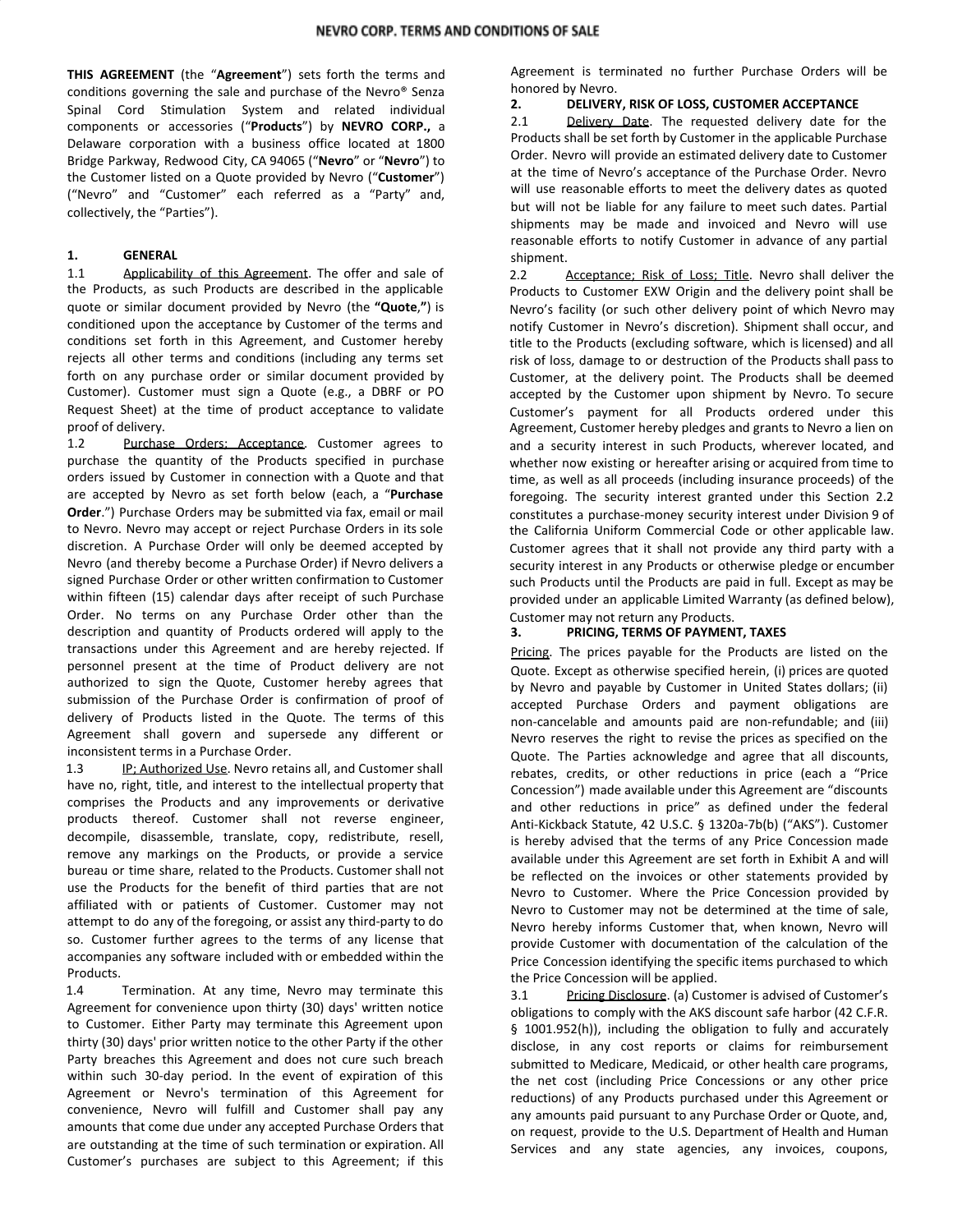statements, and other documentation provided by Nevro to Customer under this Agreement; (b) Customer shall not seek reimbursement for any items provided by Nevro to Customer at no cost, including those items provided as a sample, demonstration product, or other loaned product; (c) Customer shall retain a copy of this Agreement and any other documentation provided by Nevro regarding any Price Concessions provided under this Agreement or any Purchase Orders for Products, and upon Customer's reasonable request in writing, Nevro shall provide reasonable additional information to Customer if and to the extent required to assist Customer to meet its reporting or disclosure obligations under this Section 3.2; and (d) Customer represents and warrants that all Products purchased under this Agreement, including any Products obtained via a credit, will be used only in the same site of service setting, and Customer further represents and warrants that it will only seek reimbursement from third party payors, including federal healthcare programs, for use of such Products under the methodology for this setting.

3.2 Invoicing and Payment. Unless otherwise agreed to in writing by Nevro and Customer, invoices will be generated by Nevro and mailed electronically to Customer upon Nevro's acceptance of each Purchase Order in accordance with Section 1.2. Invoiced charges are payable thirty (30) days after the invoice date. Customer is responsible for timely payment of all invoiced charges and for maintaining complete and accurate billing and contact information on file with Nevro.

3.3 Disputes. Nevro must receive written notice of any disputed charges from Customer within fifteen (15) days after the invoice date or Customer shall be deemed to have waived its right to dispute charges. Notwithstanding any dispute, Customer shall pay any undisputed amount of the invoice on or before the due date. The dispute notice shall set forth in reasonable detail the information concerning the disputed charges. Nevro and Customer shall use best efforts to promptly resolve any disputed charges. Customer may not set off any amounts due hereunder.

3.4 Late Payment. Any amounts not paid when due may accrue interest at the rate of 18% per annum, compounded monthly, or the maximum rate permitted by law, whichever is lower. In addition, if Customer fails to make any payment to Nevro when due, then Nevro will have no obligation to continue performance under this or any agreement with Customer.

**4. LEGAL COMPLIANCE**. The parties agree to abide by all applicable laws. Specifically, Customer will comply with all applicable federal and state laws and regulations with respect to the Products, including, but not limited to, the federal False Claims Act (31 U.S.C. §§ 3729 et seq.); the AKS, (42 U.S.C. § 1320a-7b(b)) and all applicable exceptions and safe harbors to the AKS; all export laws; and the Federal Food, Drug and Cosmetic Act. Customer represents that it has not been excluded from participating in any "federal health care program," as defined in 42 U.S.C. § 1320a-7b(f), or otherwise debarred, suspended, declared ineligible, or voluntarily excluded by any other federal or state government program or agency, and that it is eligible to participate in the foregoing programs. If Customer is excluded or becomes otherwise ineligible to participate in any such program during the term of this Agreement, Customer will notify Nevro of that event within thirty (30) days. Upon occurrence of that event, whether or not such notice is given, Nevro may terminate this Agreement effective upon written notice to Customer. Customer further represents that it will not purchase any quantity of Products beyond the amount that it reasonably expects to utilize. **5. LIMITED WARRANTY**

5.1 Nevro provides a limited warranty with the Products solely to and for the benefit of the end-user (the "**User**"), as set forth and in accordance with the terms and conditions of the limited warranty accompanying the Product (the "**Limited Warranty**"). Nevro's sole liability and obligation, and Customer's sole remedy, related to a breach of the Limited Warranty shall be for Nevro to either repair or replace the Product(s) that do not meet the Limited Warranty requirements. EXCEPT FOR THE LIMITED WARRANTY, NEVRO MAKES NO EXPRESS WARRANTY TO CUSTOMER (FOR CLARITY, INCLUDING WITH RESPECT TO ANY PRODUCTS NOT ACCOMPANIED BY A LIMITED WARRANTY), AND NEVRO DISCLAIMS ALL IMPLIED WARRANTIES AND ANY OTHER WARRANTIES OR REPRESENTATIONS, INCLUDING ANY WARRANTY OF MERCHANTABILITY, FITNESS FOR A PARTICULAR PURPOSE, NON-INFRINGEMENT OR TITLE, WHETHER ARISING FROM COMMON LAW, CUSTOM, USAGE OF TRADE, OR OTHERWISE, AND THE PRODUCTS ARE PROVIDED "AS IS." THE FOREGOING DISCLAIMER SHALL NOT APPLY TO ANY WARRANTIES THAT ARE NOT WAIVABLE AS A MATTER OF LAW.

**6. LIMITATIONS OF LIABILITY.** THE TOTAL LIABILITY OF NEVRO, TOGETHER WITH THAT OF ITS AFFILIATES, EMPLOYEES, AGENTS, SUBCONTRACTORS, AND SUPPLIERS, FOR ANY AND ALL CLAIMS, WHETHER IN CONTRACT, WARRANTY, TORT (INCLUDING NEGLIGENCE OR INFRINGEMENT), OR OTHERWISE, ARISING OUT OF, CONNECTED WITH, OR RESULTING FROM THE PERFORMANCE OR NONPERFORMANCE OF THIS AGREEMENT OR UNDER ANY PURCHASE ORDER, QUOTE, OR OTHER AGREEMENT RELATED HERETO OR FROM THE MANUFACTURE, SALE, DELIVERY, RESALE, REPAIR, REPLACEMENT OR USE OF ANY PRODUCT RELATING THERETO, SHALL NOT EXCEED THE PRICE ALLOCABLE TO THE PURCHASE ORDER OR QUOTE WHICH DIRECTLY GIVES RISE TO THE CLAIM. IN NO EVENT, WHETHER AS A RESULT OF BREACH OF CONTRACT, WARRANTY, TORT (INCLUDING NEGLIGENCE OR INFRINGEMENT) OR OTHERWISE, SHALL NEVRO, OR ITS AFFILIATES, EMPLOYEES, AGENTS, SUBCONTRACTORS OR SUPPLIERS, BE LIABLE FOR ANY SPECIAL, CONSEQUENTIAL, INCIDENTAL, INDIRECT OR EXEMPLARY DAMAGES, LOSS OF PROFIT OR REVENUES, LOSS OF USE OF OR ACCESS TO THE PRODUCTS OR ANY ASSOCIATED EQUIPMENT OR SOFTWARE OR DATA, COST OF CAPITAL, COST OF FACILITIES, SERVICES OR REPLACEMENT POWER OR DOWNTIME COSTS FOR SUCH DAMAGES, OR FOR DAMAGES RELATED TO USE OF THE PRODUCTS OUTSIDE THE INSTRUCTIONS FOR USE, OR FOR OFF LABEL USE OF THE PRODUCTS, EVEN IF NEVRO HAS BEEN ADVISED OF THE POSSIBILITY OF SUCH DAMAGES OR CLAIM. CUSTOMER ACKNOWLEDGES THAT THESE LIMITATIONS OF LIABILITY REFLECT THE ALLOCATION OF RISK SET FORTH IN THIS AGREEMENT AND THAT NEVRO WOULD NOT ENTER INTO THIS AGREEMENT WITHOUT THESE LIMITATIONS ON ITS LIABILITY. CUSTOMER IS SOLELY RESPONSIBLE FOR ALL CLINICAL AND MEDICAL TREATMENT, AND ALL DIAGNOSTIC DECISIONS ARE THE RESPONSIBILITY OF CUSTOMER AND ITS PROFESSIONAL HEALTHCARE PROVIDERS. THESE LIMITATIONS OF LIABILITY AND EXCLUSIONS OF DAMAGES SHALL APPLY EVEN IF THE LIMITED REMEDIES FAIL OF THEIR ESSENTIAL PURPOSE.

**7. FORCE MAJEURE.** Nevro will use reasonable efforts to complete shipment of Products in accordance with the delivery dates, described in section 2.1, but will not be liable for any loss or damage for delay in delivery, inability to implant or any other failure of the Products, or for any other act or omission, in each case, due to causes beyond its reasonable control including acts of government or compliance with any governmental rules or regulations, acts of God or the public, war, civil commotion, blockades, embargos, calamities, floods, fires, earthquakes, explosions, storms, strikes, lockouts, labor disputes, or